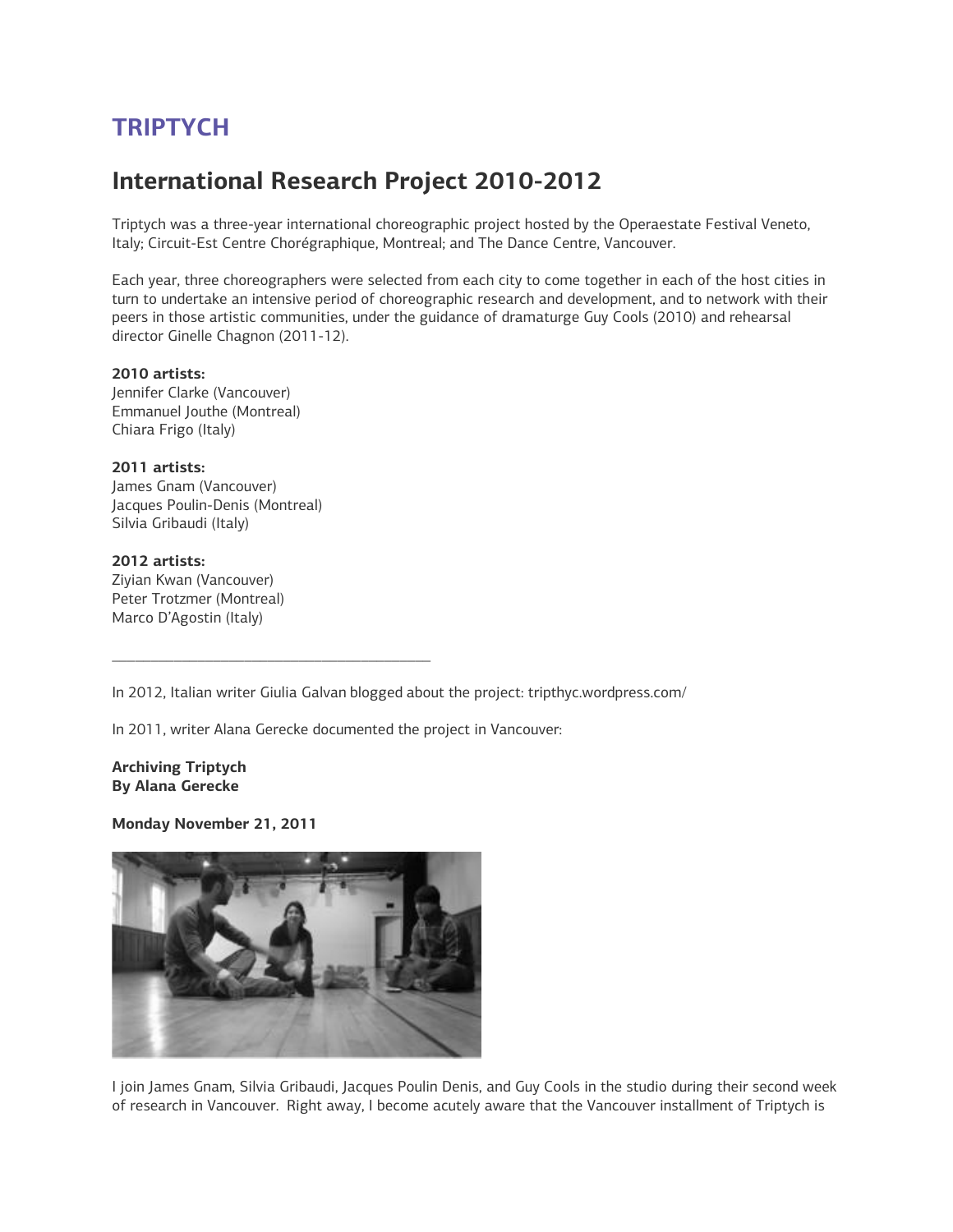phase three in a three-phase project. A choreographic research project co-supported by the Opera Estate Festival Veneto (Italy), Circuit-Est Centre Chorégraphique (Montréal), and The Dance Centre (Vancouver), Triptych has already taken this group of three dancer-choreographers (James, Silvia, and Jaques) and their dramaturge, (Guy) to Bossano and Montreal in recent months. In each of these cities the artists have gathered with a mandate to experiment and explore; both the most challenging and refreshing component of this movement research process is that it does not culminate in a formal, final-product performance.

On this rainy Monday, we meet in EDAM Dance's studio space in the Western Front building – an old community hall turned artist-run centre. The sign hanging above the door to the studio reads:

# - NO SMOKING IN THE LODGE HALL

The role of place in the Triptych crew's research is, it goes without saying, primary. But place has been of particular concern in Vancouver, where these artists have been migrating from studio to studio, based on availability of space in the midst of a very busy Dance in Vancouver rehearsal schedule. The warm wooden floors and the palpable feeling of history in the EDAM space inform the work.

After describing to me what they explored in Bossano and Montreal, the trio tells me that they had intended to pick up where they left off in Montreal, but when they got to Vancouver they found that they were simply – and perhaps predictably – in a different place. Jaques explains: "in Vancouver, we're not into that at all. We're kind of into…" he laughs, "we don't know what we're into."



Switching gears from recounting the trio's past choreographic curiosities to a focus on the present, James pulls out a bag full of groceries: seeds, corn nuts, sour keys, caramels – an assortment of munchies that he introduces piece by piece. He tells me that they are interested in what food might bring to their research. Specifically, they want to explore the ways in which food implicates the bodies of the audience members. To eat is to make physical a link between inside and outside, between the private, inner organs of the body and the public, external realm. What might this momentary but deeply felt collapse of outer into inner bring to a performance?

### **Tuesday November 22, 2011**

After a fifteen minute improvisation wherein, for example, James dances a tender, tripping solo while Silvia and Jaques watch and apologize in broken and repeated niceties – "excuse me," "oops," "I'm sorry," "these things happen" – the three, with Guy contributing from the sidelines, return to a discussion of food. Silvia finds the input from the food within the improvisation overwhelming: the leaking can of soda she drinks, the pork puffs James tastes and attempts to feed to a handstanding Jaques. It is as though the food is another person, Silvia says, with its own set of suggestions and even demands within the already active improvisation.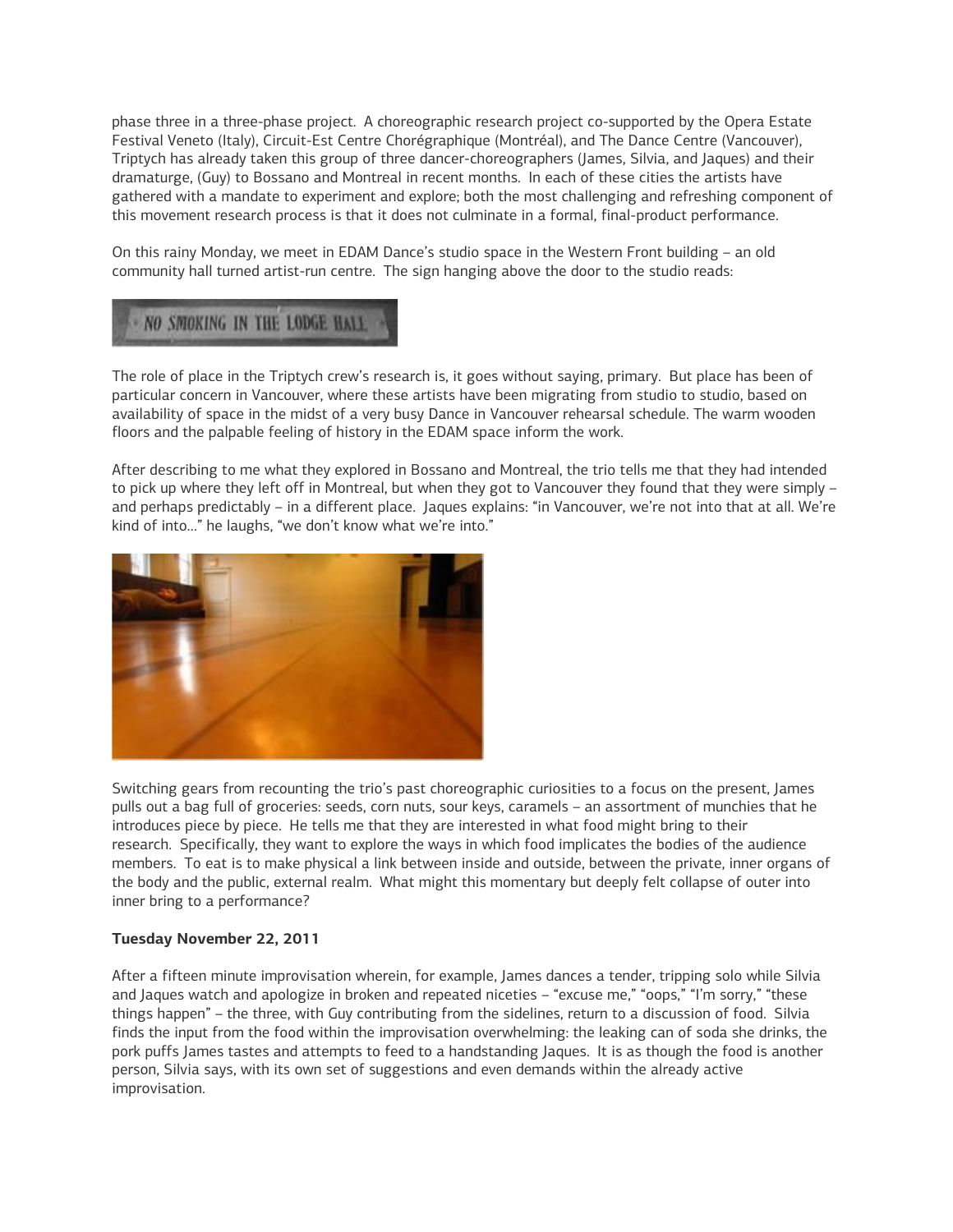

The group spends some time discussing how working within temporal parameters – with a time limit – triggers a compositional mind. Within a twenty-minute long improvisation, they find themselves generating a beginning, a middle, and an end. The improvisations that are timed end up being, in James' words, more "consumable" and "digestible." They are more neatly packaged. (That the group discusses this idea while surrounded by a scattered array of food research materials seems apt: processed food, after all, is an everyday epitome of the ease of consumability and the high-gloss of appealing packaging.)

#### **Wednesday November 23, 2011**

Today, the trio is improvising when I arrive. Having spent two days at EDAM, we are back at The Dance Centre. In what has now become a familiar structure, the trio improvises on, around, and with three folding chairs. The three chairs anchor the improvisation, Silvia tells me. This is something they discovered in Italy, developed in Montreal, and carried to Vancouver. "It's a place to start," she says.



The practice today is structured by decreasing time allotments. Something like this: a twenty-minute improvisation followed by a ten-minute, and finally a five-minute improv. This structure, a "reduction," has also been a thru line of the trio's movement research for their six weeks of Triptych exploration.

Heading into a 20-10-5 series, Jaques, James and Silvia debate whether or not to include food. Where exactly the decision lands is unclear – and not just to me. As the conversation winds down, Silvia clarifies: "so, no food?" Jaques responds: "No. Yes. No." But when James enters the space with a cup of chocolate covered espresso beans, the choice is made.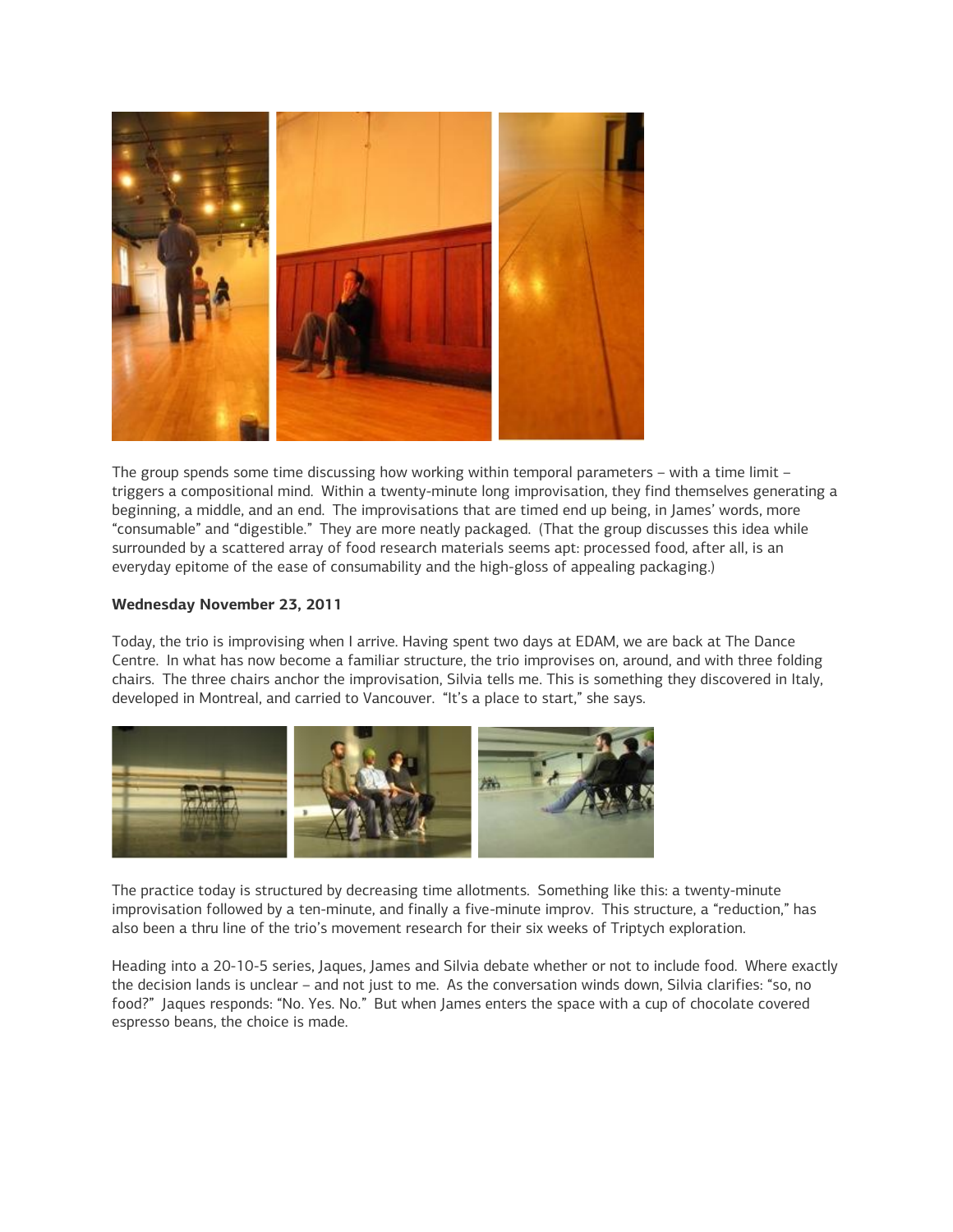

The beans sound like rain when they roll across the grey marley. In this rainy city, the sound is familiar, comfortable. The small, dark pieces are flung through the space: tossed at open mouths, aimed at turned backs and empty coffee cups, brushed aside by socked feet, flicked toward the edges of the room. These little beans roll and settle, forgotten for a spell before they are flicked, brushed, scooped up, tossed, and rolled again. Traces of movement stilled, they hold the space with both memory and possibility.

When the time is up, when the dancers are done, the studio is strewn with objects. Two empty cardboard coffee cups, three black folding chairs, and dozens of beans. The remnants of performance.



### **Thursday November 24, 2011**

I arrive to learn that when the bag of food they had left behind at the end of yesterday's rehearsal was gone. The group has been going back-and-forth about the use of food throughout the week, so this presents an opportunity to have a food-free day. They reflect on how food – the little chocolate covered coffee beans that featured so prominently in yesterday's rehearsal – changes the relationships between the dancers. I ask how the explorations felt without food; Jaques responds: "I don't miss it, but I want it back."

They discuss what they plan to share at tomorrow's studio showing. They decide to decide tomorrow. They discuss the merits and complexities of finishing their show with a talkback session. Jaques sums up his sense of things: "it's important, I think, to have an exchange about it. Even if just to validate that something happened here, you know?"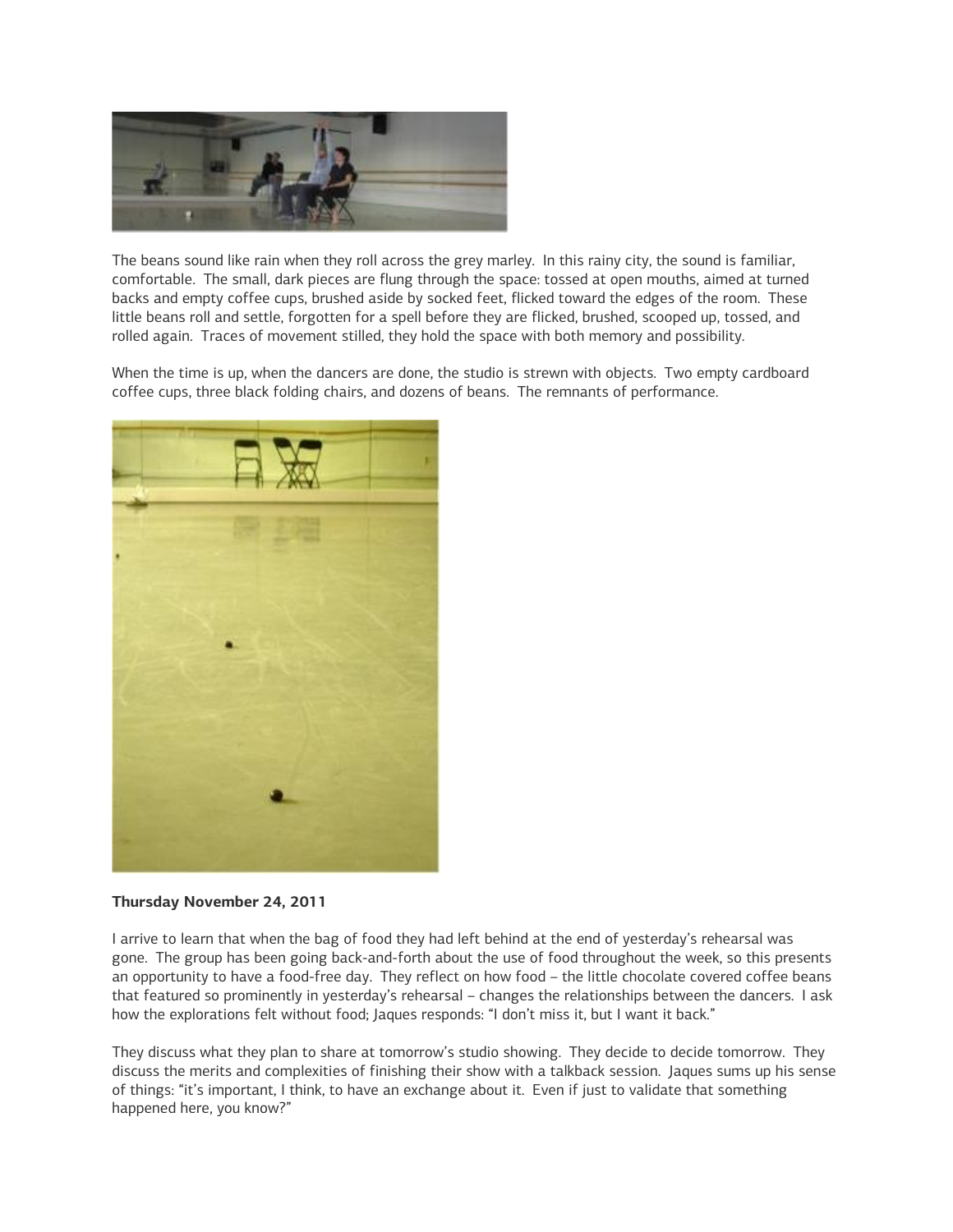#### **Friday November 25, 2011**

Today, in the thick of the Dance in Vancouver programming, The Dance Centre is filled with easy-come, easygo, informal studio showings. Shortly after 1pm, viewers/audience members drift into the studio and find a spot to sit on the floor or on a folding chair set up around the perimeters of the space. Although there is a condensed cluster of viewers seated along one wall, there is no front.

After a description of what the trio has been researching during their Triptych exploration generally, and in Vancouver specifically – they launch into their "reduction" score: a twenty minute improvisation, followed by a ten minute condensation, and by a further five minute reduction.



The three stages of the improvisation reference one another, but never entirely repeat. The first and longest improvisation features a reoccurring song with the refrain, "I'm boring; I'm boring; I'm very, very boring," where "boring" is a placeholder later swapped out for "sexy," "attractive," and "interesting," among other adjectives. This phase of the improv ends with Silvia and Jaques play-kissing in a corner of the space while James watches with seeming disdain.

In the ten-minute improv, the corn nuts make an appearance – in fact, they end up all over the floor – and the improv ends with Jaques deferring his physicalized promise to aim a corn nut into James' mouth from across the room.

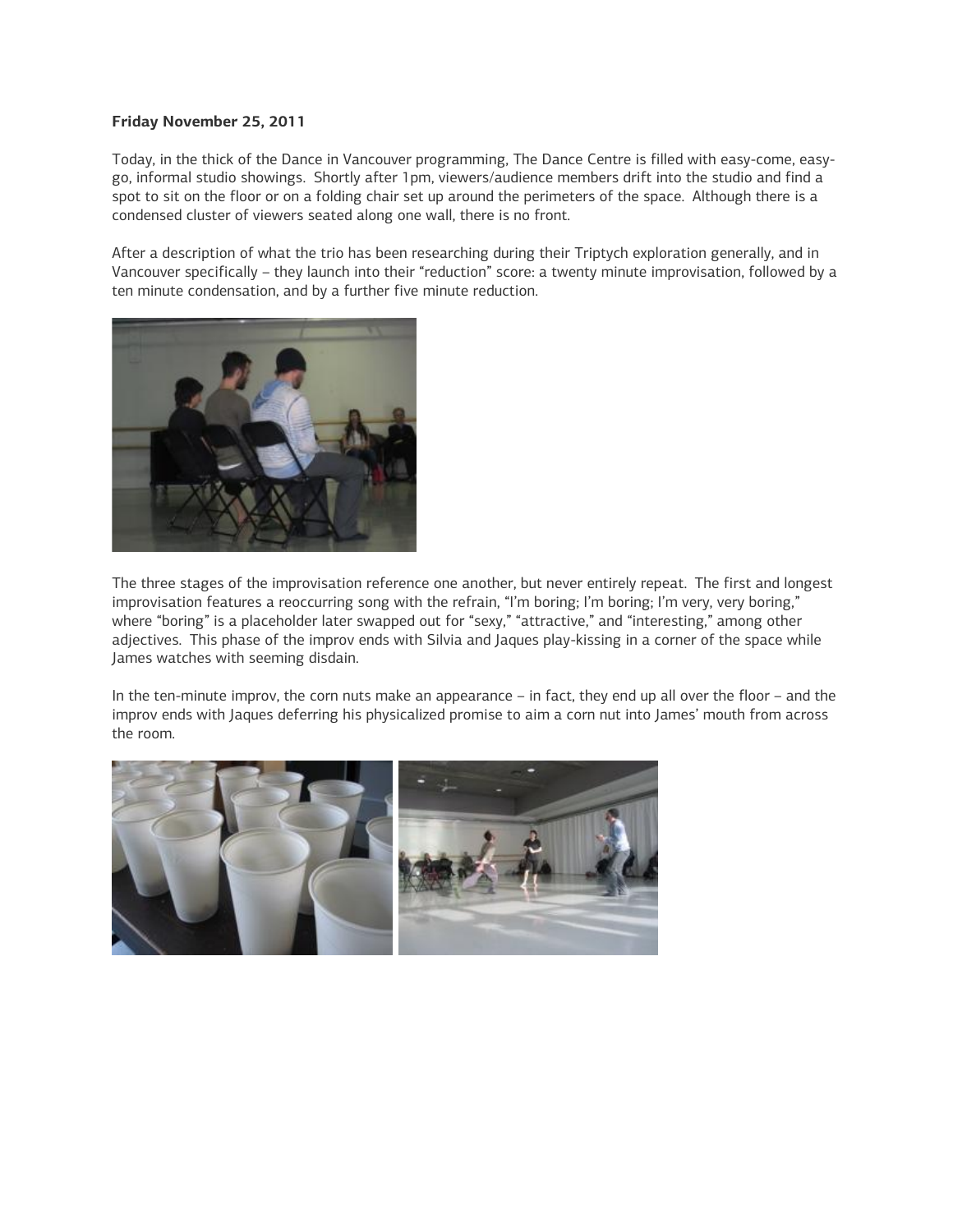

In the final improv of the set, the artists distribute paper cups of soy nuts amongst the audience (I hear murmurs of "good – I was hungry!" around me) and three cans of soda make their way into the dance space. This final section ends with a strange and satisfying anticlimax: following the build-up of a vigorously shaken pop can, the can is opened to a meager fizz. The anticlimax reads of the faces of the dancers, who clearly expected more drama, but they agree: "it's an ending." And it is.



Guy, James, Silvia, and Jaques invite viewers to stick around for a talkback session. The discussion turns quickly to an exploration of "the permission to fail," and how this permission can serve the creative process. When pressed to define "failure," each has a slightly different response. But they agree this process allowed them to pursue choices that didn't immediately feel interesting; something that, when pressured to create a final product, they likely wouldn't spend time exploring. During this process, where exploration itself is the final product, the artists felt freedom to spend time developing ideas and propositions they might not have bothered with otherwise. Which is one good way to access work you haven't seen before or made before – to arrive somewhere new.

As an artist, you can't help but respond to your creative environment, and so the work you make pivots on the interests that preoccupy your artistic community. It is in gaining distance from your context by traveling or by working with artists from other communities – an underlying idea of the Triptych project – that you get a chance to think and move your way into different communities and different concerns. And this dis or replacement allows you to see more clearly what it is that you are interested in investigating. Out of your context, you are able to see what's left behind.